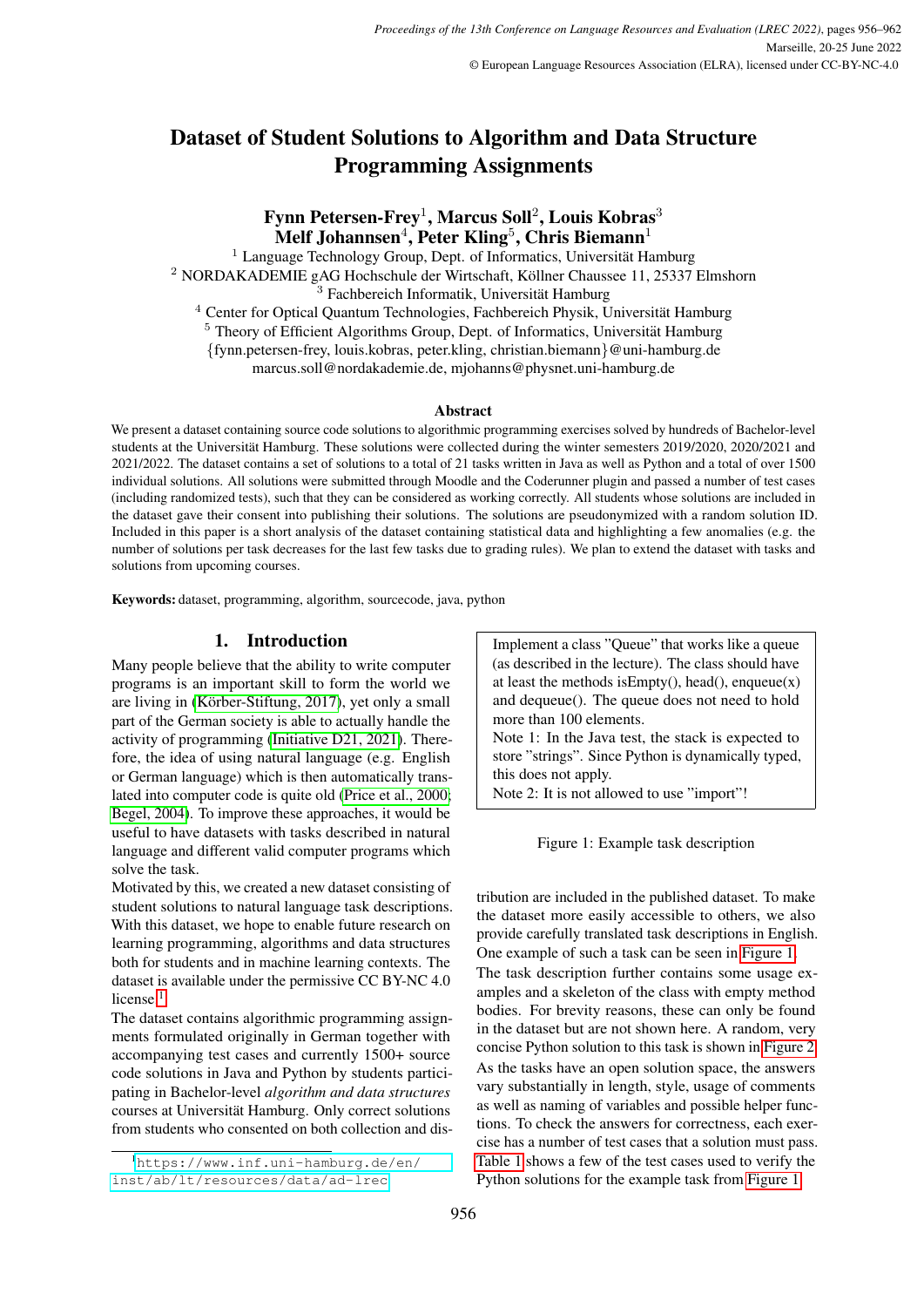```
Listing 1: A student's Python solution
class Queue:
  def \sim \text{limit} = (self):self. array = []def is Empty (self):
    return len (self. array) == 0def head (self):
    return self. array[0]def enqueue (self, x):
    self. array. append(x)def dequeue (self):
    return self. array.pop(0)
```
<span id="page-1-0"></span>Figure 2: Example task description

| <b>Test case</b>                                                                                                                        | Correct output |
|-----------------------------------------------------------------------------------------------------------------------------------------|----------------|
| $q =$ Queue()<br>print(q.isEmpty())                                                                                                     | True           |
| $q = Queue()$<br>for i in range $(1,101)$ :<br>$q$ . enqueue $(i)$<br>for i in range $(40)$ :<br>$q$ . dequeue $()$<br>print(q, head()) | 41             |
| $q =$ Queue()<br>q.enqueue ("Kakao")<br>print(q.isEmpty())                                                                              | False          |

<span id="page-1-1"></span>Table 1: 3 out of 10 Python test cases for the task

In our previous work, we describe our lessons learned during the introduction of automatically assessed programming exercises to the algorithms and data structures course [\(Soll et al., 2020\)](#page-6-4). In that work, we conducted a user study with 44 participants showing that the introduction of the new exercises was generally perceived well by the students, although improvements (e.g. better feedback to students) were still possible.

In this paper, we make the following contributions:

- a new dataset containing natural language task descriptions to source code with test cases and student solutions in two programming languages,
- details on the creation of the dataset,
- analysis of the dataset.

As compared to other similar datasets, the key differences and novelties of our dataset are the focus on more complex tasks from the domain of algorithms and data structures, tasks requiring to implement data structures, solutions without library usage and problem descriptions referring to course material.

### 2. Related work

[Shin and Nam \(2021\)](#page-6-5) provide an extensive overview of the field of automatic code generation from natural language. They categorize approaches by their code, input and output form, e.g., systems transforming line-by-line natural language instructions into runnable soure code, systems translating abstract natural language descriptions into code snippets or when also given unit tests into fully runnable source code.

[Oda et al. \(2015\)](#page-6-6) propose a method to automatically generate pseudo-code from source code using an adapted statistical machine translation approach. They provide the *Django* dataset consisting of pseudo code and source code pairs.

[Lin et al. \(2018\)](#page-6-7) created *NL2Bash*, a parallel corpus of natural language instructions and Linux shell commands. The natural language instructions are short and usually consist of a single sentence. The corpus only includes shell commands that are formulated in a single line.

Based on *NL2Bash*, [Agarwal et al. \(2021\)](#page-6-8) created a new dataset for the *NLC2CMD* competition by incorporating approximately 800 additional pairs of natural language to Linux shell commands collected from two other sources: The *Tellina* query log and the *NLC2CMD* data collection track. For use in the competition, the dataset is filtered by checking the validity of the Linux shell commands with a Bash parser.

[Yin et al. \(2018\)](#page-6-9) created the *CoNaLa* dataset, a finegrained, parallel corpus of natural language question/instruction and source code. They crawled data from *Stack Overflow*, filtered the pairs automatically and finally curated them manually via crowdsourcing.

[Yao et al. \(2018\)](#page-6-10) created another dataset of questioncode pairs from *Stack Overflow* named *StaQC*. Trough crawling and filtering with a neural network they produce a large collection of Python and SQL code snippets that are a standalone solution to the question.

[Husain et al. \(2019\)](#page-6-11) created the *CodeSearchNet* challenge dataset, a parallel corpus of comment-code pairs extracted from open source libraries in six programming languages. The dataset is designed to train and evaluated systems retrieving relevant source code given a natural language query.

The *JuICe* dataset is large distantly supervised dataset for open domain context-based code generation based on online programming exercises [\(Agashe et al., 2019\)](#page-6-12). Its test set further provides refined human-curated data. A large fraction of the natural language instructions is written in high-level, declarative style. The dataset mainly consists of code for real world applications, primarily for data science and machine learning.

[Hendrycks et al. \(2021\)](#page-6-13) created the *Automated Programming Progress Standard (APPS)* benchmark dataset, a collection of 10,000 natural language coding problems with 131,777 test cases for checking solutions and 232,421 ground-truth solutions written by humans. In contrast to the previous datasets, the problem statements are considerably more complex with an average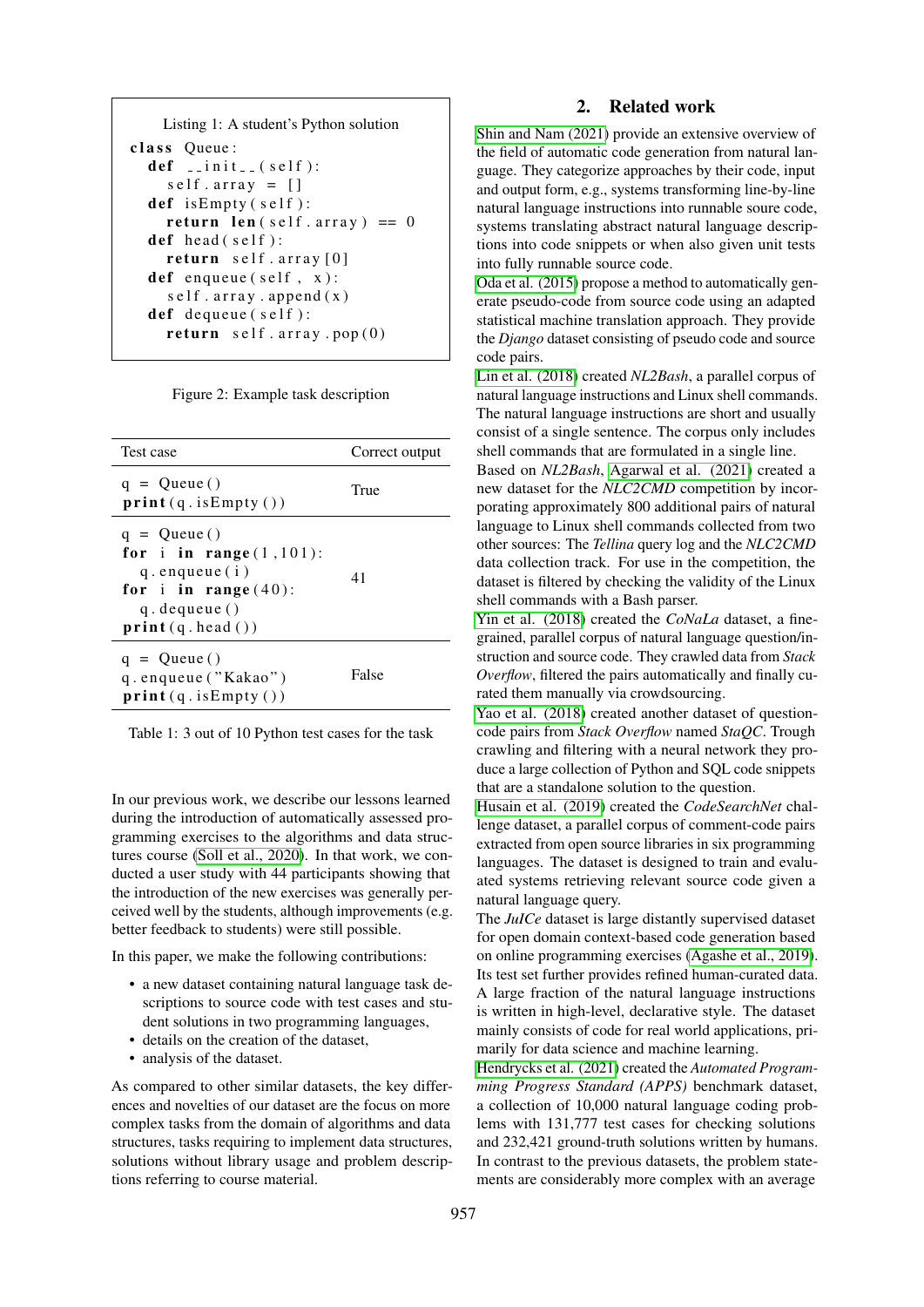length of 293.2 words in natural language and are categorized into three levels of difficulty. The problems were crawled, deduplicated and manually curated from openaccess coding sites. [Hendrycks et al. \(2021\)](#page-6-13) further trained multiple GPT models to automatically generate solutions for these programming assignments and found GPT-Neo be able to solve 5% of the introductory-level problems.

[Atzeni and Atzori \(2018\)](#page-6-14) work on the translation of natural language to source code using an unsupervised ontology-based approach. They describe a semantic approach to translate primarily mathematical, singlesentence natural language commands and questions into short Java code.

[Spacco et al. \(2015\)](#page-6-15) perform an analysis of data collected by the CloudCoder programming exercise system from introductory courses taught in two programming languages. While they demonstrate the research potential of collecting and analyzing data from programming exercise, the data used in their analysis is not publicly available. [Wang et al. \(2017\)](#page-6-16) use data from *Hour of Code* course exercise 18 to perform "knowledge tracing" by modeling a student's learning through analysis of the answers to the programming exercises.

#### 3. Construction of the dataset

In this section, we describe how the dataset has been created. First, we outline why and how we added automatically graded programming exercises to the e-learning platform and briefly discuss the challenges we encountered. Second, we describe how we collected the data and what measures we applied to enable the distribution of student solutions under the data protection laws.

# 3.1. Challenges of creating automatically graded programming exercises

The Department of Informatics at Universität Hamburg uses *Moodle*<sup>[2](#page-2-0)</sup> as a digital learning platform. In the algorithms and data structures course, *Moodle* has already been used in the past to organize the course work, provide a platform for communication within the course, and supply both lecture materials and manually-graded non-programming exercises.

Starting with the winter semester 2019/2020, programming exercises were added to the course in order to facilitate the students' understanding of the various algorithms and data structures by implementing a selection of them in actual code. In other courses offered by the Department of Informatics, automatically assessed tests had already been employed for multiple-choice questions and similar questions with a very limited solution space. Compared to those prior exercises, the integration of programming exercises presented a number of unique challenges.

While manual review of submissions by tutors is certainly possible, it is infeasible to do so for hundreds

of source code solutions with only a handful of tutors. This issue was aggravated by the need for immediate feedback while a student is working on a task. Thus, we settled on a fully automatic, instantaneous assessment using unit tests.

We used the *CodeRunner* plug-in [\(Lobb and Harlow,](#page-6-17) [2016\)](#page-6-17) to provide an interactive coding environment within *Moodle*. Thereby, a student was able to test a potential solution against a number of test cases defined for each exercise. A solution was seen as correct when it passed all test cases of the exercise, a subset of which were visible to the student. The non-visible set of test cases featured randomized inputs to prevent hard-coded solutions as well as test cases to prevent students from using library functions. Consequently, students mostly wrote the code for the algorithms and data structures from scratch as intended, although copying existing code from external sources could not feasibly be prevented.

For more details on the setup (e.g. design and deployment of the system) and our experiences, refer to our previous work [\(Soll et al., 2020\)](#page-6-4).

## 3.2. Collecting the data

As task descriptions, test cases and student solutions are created and edited within the *CodeRunner* plug-in for *Moodle*, the e-learning platform is the single source of truth for the data. Since we collected task descriptions, test cases and student solutions after a course ended, we were able to ensure that they are in a consistent state, i.e., only the most recent, final version is used for the dataset. This is necessary because the task descriptions and/or some test cases were occasionally revised during the course following input from the students. Consequently, the students were allowed to revise and re-submit their solutions as well.

We included only those solutions that are considered correct in the context of the exercise, i.e., were graded with the maximum number of points achievable for each exercise.

Since the students produced their solutions for the exercises during a course at Universität Hamburg, the principle of data economy (data protection law in the EU) states that, without explicit consent, the students' data may only be used for the purpose they were collected for. That is, to ascertain passing the course and to archive all grading-related data as strictly regulated by law. To use student solutions for other purposes, e.g., research, we asked each student for permission during the course. The students could freely choose whether they wanted to allow the usage and redistribution of their solutions for research purposes. Each student's name was replaced by a random identifier to allow tracing the solutions of a student across different exercises. It was explicitly made clear that their progression and grading of the course is completely unaffected by their choice. Thus, students had to explicitly opt-in for their solutions to be included.

<span id="page-2-0"></span> $2^2$ Moodle is a free and open-source e-learning platform extensible with plugins. <https://moodle.org>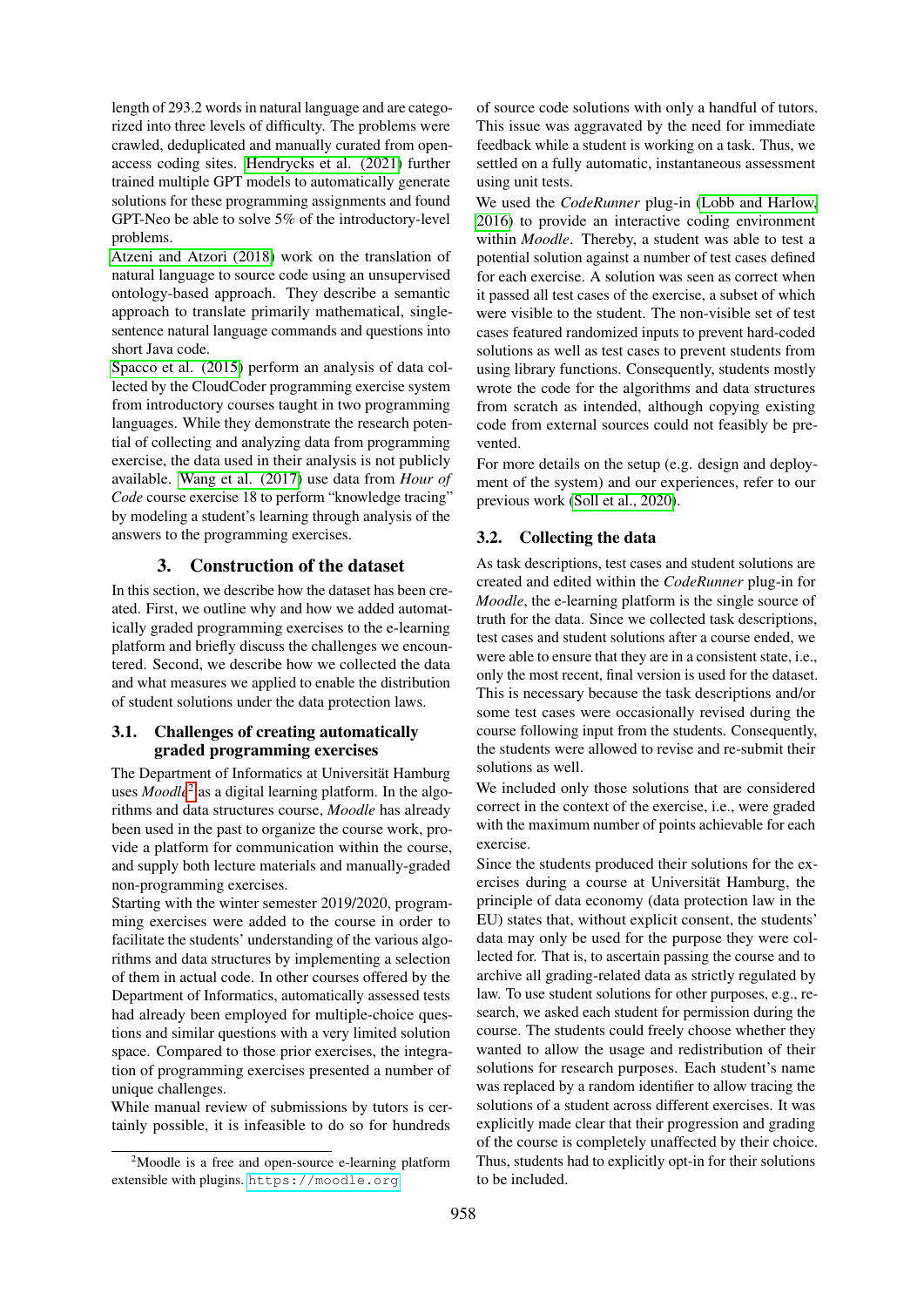We converted the task descriptions to both PDF (via La-TeX) and plain text with LaTeX-math only for formulas. As the task descriptions are written in German for the course, we additionally provide a carefully translated English version for better accessibility and application of English NLP methods resp. models. The test cases were exported alongside the task descriptions.

# 3.3. License

The dataset is licensed under the Creative Commons Attribution-NonCommercial 4.0 International License. This allows an easy sharing and redistribution of both the original data as well as other datasets building on top of it while only requiring attribution and forbidding commercial usage (as the students were only asked for permission to use their solutions in a non-commercial way, like scientific usage). $3$ 

### 4. Dataset exploration

The dataset contains programming exercises for Java and Python from the domain of algorithms and data structures consisting of German and English task descriptions, test cases and student source code solutions for both programming languages. Currently, it contains 21 tasks, 533 test cases (almost 13 on average per task and programming language) as well as 1500+ source code solutions from students who consented on both collection and distribution of their solutions.

# 4.1. Dataset overview

The dataset consists of three CSV files: Task descriptions, test cases and student solutions. The first file lists each task description with its identifier, original German title, translated English title, plain text German task description, translated English task description, solution code skeleton, shared code for the test cases and a solution.

The task identifier is built from the semester, the exercise block, the exercise number and programming language. An example is  $19-20-4-2-1$  java; a task from the course in the winter semester 2019/20, exercise block 4, exercise number 2 within the block and Java as programming language. In the *Moodle* courses, topically related exercises were grouped together in an exercise block.

Plain text task descriptions in both German and English still contain LaTeX math formulas enclosed in \$ signs. As these formulas are often essential to solve a task, we decided to keep them as is. The solution code skeleton was shown to the students to use as basis for their custom solution. These code fragments usually define the basic parts, i.e., names of functions or classes, to be compatible with the automated tests. The tester is shared code that is required to run the test cases. It ncellar the back constant and the license in  $\frac{1}{2}$  and  $\frac{1}{2}$  and  $\frac{1}{2}$  and  $\frac{1}{2}$  and  $\frac{1}{2}$  and  $\frac{1}{2}$  and  $\frac{1}{2}$  and  $\frac{1}{2}$  and  $\frac{1}{2}$  and  $\frac{1}{2}$  and  $\frac{1}{2}$  and  $\frac{1}{2}$  and  $\frac{1}{2}$ 



<span id="page-3-1"></span>Figure 3: Percentage of correct solutions from the students who consented to collection

provides classes and methods used in the individual test cases to make them concise.

The test cases for all assignments are listed in the second file with the task identifier to link a test case to the corresponding task description. For each task, the test cases are numbered and apart from the test code and expected output also feature a flag indicating whether the test case is an example, i.e., was shown to the students. Since the test cases originate from *Moodle*, they differ from typical Java or Python unit tests. Instead of using asserts, the test cases produce an output that has to be compared externally with the expected output.

The third file contains one solution together with the task identifier and randomized student identifier. As students could freely choose which programming language to use for each exercise, students could to do some task in both languages, some task in Java, the next in Python or not all. Thus, the number of solutions per exercise can vary greatly.

#### 4.2. Dataset analysis

In this section, we describe the results of our quantitative analysis of the dataset and give insights into certain anomalies we found that can only be explained with knowledge of the courses. [Table 2](#page-4-0) gives an overview of the dataset by comparing the data of the three years currently contained in the dataset. It gives the number of exercises in each year, the number of students that consented to collection of their solutions, the number of total and correct solutions of these students as well as the total number of test cases. The table also displays the average length of all task descriptions (word count) as well as the average length of student solutions by lines of code (LOC), including comment-only lines but excluding empty (whitespace-only) lines, both global average and average by programming language.

<span id="page-3-0"></span><sup>&</sup>lt;sup>3</sup>More detailed and precise legal information can be found at [http://creativecommons.org/licenses/by-](http://creativecommons.org/licenses/by-nc/4.0/)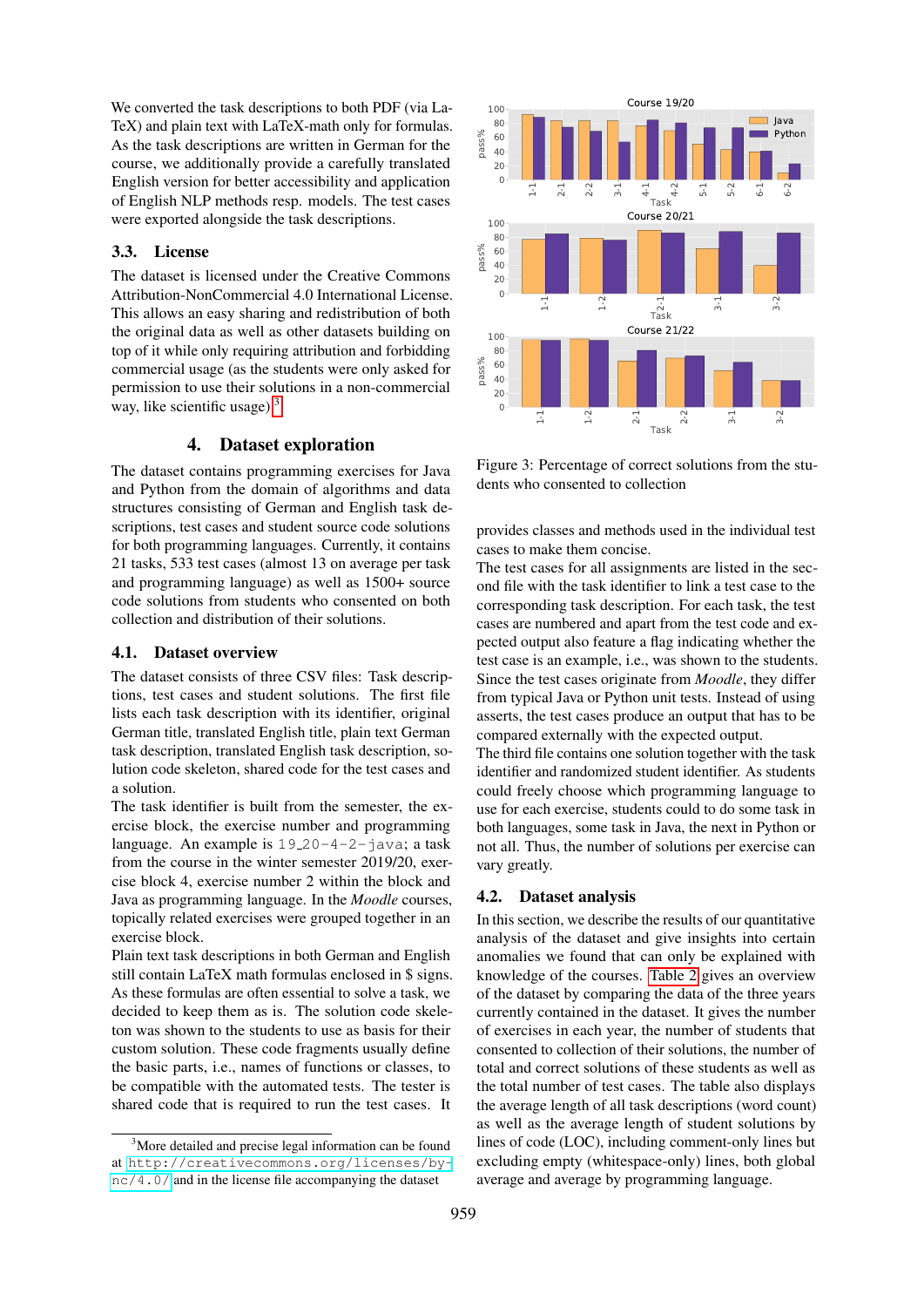| Course                        | 19/20 | 20/21 | 21/22 |
|-------------------------------|-------|-------|-------|
| Exercises                     | 10    | 5     |       |
| <b>Students</b>               | 85    | 91    | 128   |
| Correct solutions (abs.)      | 541   | 415   | 570   |
| Correct solutions (rel. $%$ ) | 68.5  | 75.0  | 73.3  |
| <b>Test cases</b>             | 241   | 142   | 150   |
| Avg. task descr. length       | 122.7 | 200.4 | 201.0 |
| Avg. LOC                      | 25.3  | 21.8  | 16.6  |
| Avg. LOC (Java)               | 28.8  | 26.1  | 20.0  |
| Avg. LOC (Python)             | 19.7  | 17.7  | 12.7  |

<span id="page-4-0"></span>Table 2: Dataset statistics overview for the courses in 2019/20, 2020/21 and 2021/22. Task description length measured in words. LOC is short for lines of code.

When comparing these statistics for the three courses a few aspects stand out. While the number of exercises was cut in half from the 2019/20 course to the 2020/21 course, the average exercise description length increased by over 60% and stayed the same in the most recent course. This could be an indicator that the exercises of the 2020/21 and 2021/22 courses were fewer in number but more challenging. When creating the newer exercises, we wanted to keep the difficulty roughly at the same level. Since the percentage of correct solutions increased slightly over the 2019/20 course, a more likely reason is that the exercise descriptions in the later courses are more detailed and provide more context information. The average solution length decreased slightly for both Java and Python from the first to the second course. In the most recent course, the average solution lengths decreased stronger. Combined, it decreased even more because at the same time more students used the more concise Python language in the more recent courses than before. The number of test cases per task and programming language remained similar, increasing on average from 12.1 in the first course to 12.8 in the second course and decreasing slightly to 12.5 in the third course.

[Figure 3](#page-3-1) shows the relative number of correct solutions for each exercise in the dataset. In the 2019/20 course, the Java solutions exhibit a strong decline from more than 80% in the first four exercises down to mere 10% in the last exercise. While Python has a lower ratio of correct solutions for the first four exercises, it is the opposite during the remaining six exercises. Still, the last two exercises reach only 41% resp. 23% of correct solutions. We identified four main reasons for low numbers on the two exercises in the last exercise block. First, the students were only required to pass one of both exercises to achieve full points in the exercise block. Thus, they likely looked at both exercises but only put effort into solving one of them. Second, most students did simply not require the points from the last exercises to pass the course as they already collected enough points during the other exercises. Thirdly, except for having a passing grade on a certain number of programming

tasks to pass the course, there was no further organizational incentive for students to interact with the tasks after a certain point. Consequently, some likely did not see a point in putting more time and thought into their last solutions and instead focused on the theoretical exercises for the exam. The programming exercises and the theoretical exercises had to be passed individually to pass the course. Lastly, the exercises were set to autosubmit at due date such that all students who opened an exercise for any reason, even if only for looking at the task, had submitted a solution, which then probably would not have been correct. We were able to observe a large number of students who looked at an exercise in both programming languages but worked on it only in one. Thus, the pass%-value especially of the later tasks of the course of 2019/20 is probably skewed due to a large number of "empty" responses.

In the 2020/21 course, the ratio of correct solutions is rather constant at approximately 80% across all five exercises. Only for the last two exercises (belonging to one exercise block) the percentage of correct Java solutions decreases. In contrast to the previous course, the theoretical assignments and programming exercises had to be passed as a whole. As such, students could compensate their performance on the theoretical assignments with the programming exercises and vice versa. However, the points to be obtained from the programming exercises only account for roughly 10% of the total points in the course. The exercises were primarily intended to motivate students by applying the theoretical concepts in actual code and to get a better understanding of the algorithms and data structures by implementing them.

In the 2021/22 course, the ratio of correct solutions decreases continuously from almost 100% in the first two tasks to less than 40% in the last task. The tasks are generally becoming more difficult throughout the course. While the first tasks require implementations of algorithms such as exponentiation by squaring, least common multiple or edit distance, later tasks require writing and applying data structures such as queue, stack or search trees. As in the previous course, the theoretical assignments and programming exercises had to be passed as a whole. Again, the programming assignments were not meant to stop anyone from passing the course, but to help understand algorithms and data structures.

[Table 3](#page-5-0) goes into more detail than [Table 2,](#page-4-0) separating the information not only by year but also by exercise and programming language. The dataset only contains the solutions that passed all tests, i.e., were seen as correct, for a total of 1526 entries at the time of writing.

We further encountered some special cases in the exercises that may not be evident from the statistics but that might be important for any approach to automatically translate the exercise descriptions into source code. In the 2019/20 course, the exercises in the fifths block built on each other. While exercise 5-1 describes context (graphs), problem and required solution (breadth-first search) in great detail, exercise 5-2 builds on it and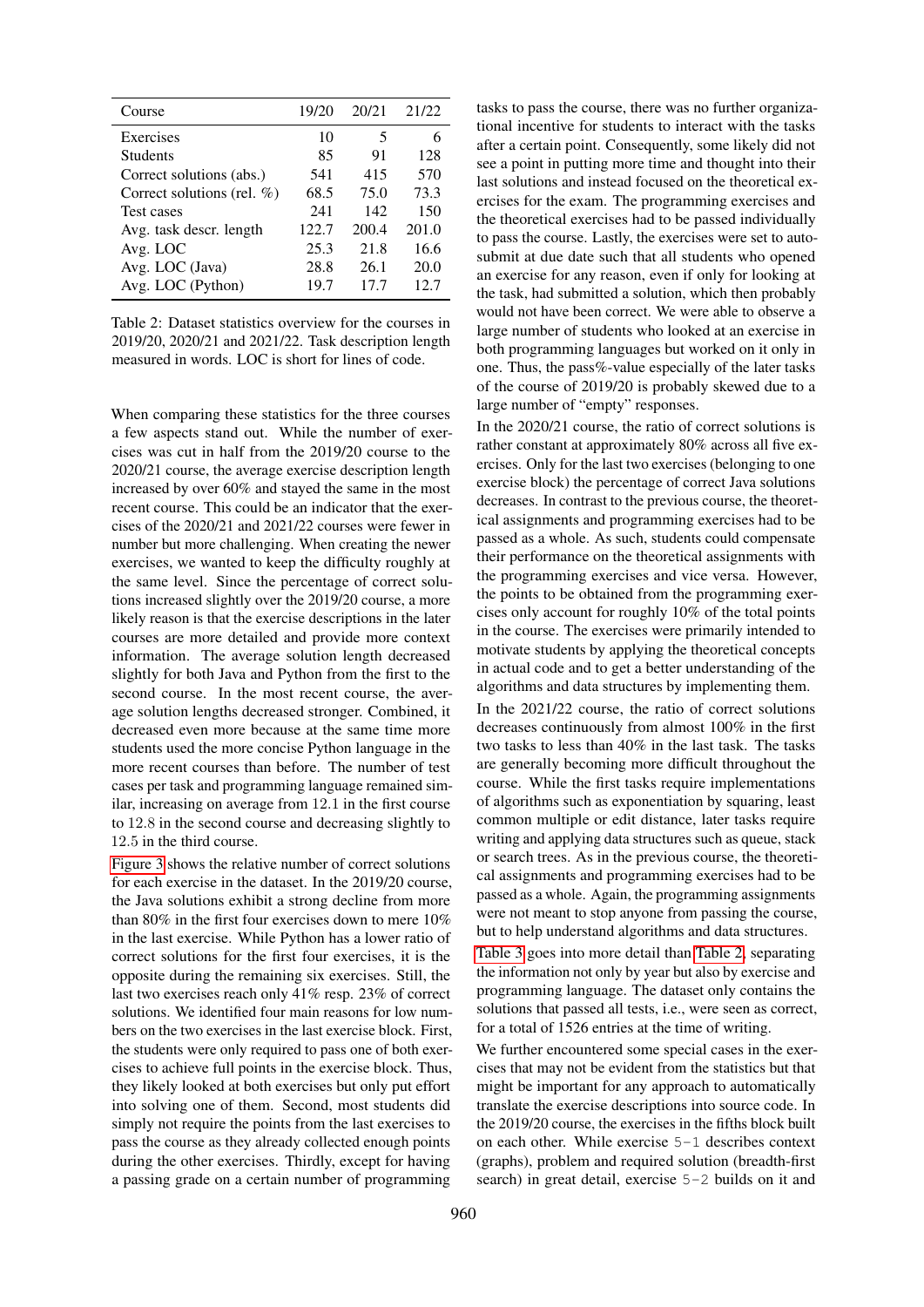|              |        |     |              | correct solutions |        |      |  |  |  |
|--------------|--------|-----|--------------|-------------------|--------|------|--|--|--|
| ex.          | lang.  | WC  | tests        | abs.              | rel. % | LOC  |  |  |  |
| Course 19/20 |        |     |              |                   |        |      |  |  |  |
| $1 - 1$      | Java   | 93  | 5            | 51                | 93     | 16.9 |  |  |  |
| $1 - 1$      | Python | 93  | 5            | 31                | 89     | 9.7  |  |  |  |
| $2 - 1$      | Java   | 68  | 11           | 49                | 84     | 35.1 |  |  |  |
| $2 - 2$      | Java   | 241 | 13           | 49                | 84     | 32.3 |  |  |  |
| $2 - 1$      | Python | 68  | 10           | 27                | 75     | 31.6 |  |  |  |
| $2 - 2$      | Python | 231 | 13           | 25                | 69     | 20.4 |  |  |  |
| $3 - 1$      | Java   | 121 | 11           | 48                | 84     | 17.8 |  |  |  |
| $3 - 1$      | Python | 121 | 11           | 19                | 54     | 13.3 |  |  |  |
| $4 - 1$      | Java   | 105 | 8            | 41                | 77     | 28.9 |  |  |  |
| $4 - 2$      | Java   | 98  | 10           | 37                | 70     | 46.1 |  |  |  |
| $4 - 1$      | Python | 98  | 8            | 23                | 85     | 18.9 |  |  |  |
| $4 - 2$      | Python | 91  | 10           | 22                | 81     | 37.5 |  |  |  |
| $5 - 1$      | Java   | 205 | 11           | 24                | 51     | 26.6 |  |  |  |
| $5 - 2$      | Java   | 45  | 11           | 20                | 43     | 26.2 |  |  |  |
| $5 - 1$      | Python | 191 | 11           | 23                | 74     | 14.2 |  |  |  |
| $5 - 2$      | Python | 32  | 11           | 23                | 74     | 14.0 |  |  |  |
| $6 - 1$      | Java   | 65  | 21           | 12                | 40     | 37.7 |  |  |  |
| $6 - 2$      | Java   | 211 | 20           | 3                 | 10     | 30.7 |  |  |  |
| $6-1$        | Python | 65  | 21           | 9                 | 41     | 17.9 |  |  |  |
| $6 - 2$      | Python | 211 | 20           | 5                 | 23     | 19.6 |  |  |  |
|              |        |     | Course 20/21 |                   |        |      |  |  |  |
| $1 - 1$      | Java   | 160 | 6            | 48                | 77     | 15.7 |  |  |  |
| $1 - 2$      | Java   | 148 | 6            | 49                | 79     | 40.0 |  |  |  |
| $1-1$        | Python | 160 | 20           | 46                | 85     | 14.3 |  |  |  |
| $1 - 2$      | Python | 149 | 11           | 41                | 76     | 24.9 |  |  |  |
| $2 - 1$      | Java   | 323 | 17           | 47                | 90     | 16.8 |  |  |  |
| $2 - 1$      | Python | 288 | 17           | 40                | 86     | 11.8 |  |  |  |
| $3 - 1$      | Java   | 220 | 21           | 35                | 64     | 25.2 |  |  |  |
| $3 - 2$      | Java   | 166 | 10           | 22                | 40     | 39.6 |  |  |  |
| $3 - 1$      | Python | 220 | 21           | 49                | 88     | 16.2 |  |  |  |
| $3 - 2$      | Python | 170 | 13           | 38                | 68     | 21.9 |  |  |  |
|              |        |     | Course 21/22 |                   |        |      |  |  |  |
| $1-1$        | Java   | 142 | 15           | 71                | 96     | 17.0 |  |  |  |
| $1-2$        | Java   | 157 | 17           | 72                | 97     | 20.3 |  |  |  |
| $1 - 1$      | Python | 149 | 17           | 56                | 95     | 12.5 |  |  |  |
| $1 - 2$      | Python | 146 | 18           | 56                | 95     | 12.6 |  |  |  |
| $2 - 1$      | Java   | 324 | 17           | 52                | 66     | 20.4 |  |  |  |
| $2 - 2$      | Java   | 212 | 5            | 55                | 70     | 17.7 |  |  |  |
| $2 - 1$      | Python | 289 | 17           | 54                | 81     | 11.7 |  |  |  |
| $2 - 2$      | Python | 235 | 7            | 49                | 73     | 11.7 |  |  |  |
| $3-1$        | Java   | 162 | 7            | 31                | 52     | 18.5 |  |  |  |
| $3 - 2$      | Java   | 215 | 10           | 23                | 38     | 34.3 |  |  |  |
| $3 - 1$      | Python | 162 | 7            | 32                | 64     | 10.6 |  |  |  |
| $3 - 2$      | Python | 219 | 13           | 19                | 38     | 22.5 |  |  |  |

<span id="page-5-0"></span>Table 3: Exercise statistics for the three courses showing for each exercise (ex.) and programming language (lang.) the word count (WC) of the task description, the number of test cases, number of solutions that passed all test cases (abs.), their percentage of all submitted solutions (rel.%) and the average lines of code (LOC) of the solutions in the dataset. All solution statistics were calculated from the subset of solutions where students consented on the scientific usage of their data.

only asks to implement a similar algorithm (depthsfirst search). Tasks 19 20-5-1, 20 21-3-2 and 21 22-3-2 further use an image depicting an example graph. In the 2020/21 and 2021/22 courses, most exercises explicitly state a maximal run time for the solution both in big- $\mathcal O$  notation and as a processing time limit in seconds. These time limits have been enforced by the *CodeRunner* plugin and are thus not automatically enforced in the extracted test cases.

# 5. Conclusion and future directions

In this paper we presented a new dataset containing 21 algorithmic programming tasks (accompanied by test cases) and a total of 1500+ solutions created by computer science students in a Bachelor course at Universität Hamburg. The dataset is made available under the *Creative CommonsAttribution-NonCommercial 4.0 International License*.

The data was collected during the winter semesters of 2019/2020, 2020/2021 and 2021/2022 by exporting submitted solutions from *Moodle* / *Coderunner* for all students who gave their consent. Together with the dataset we presented some basic statistical data as well as informed about noteworthy observations concerning the development of the solution set over the semester.

For the time being, we plan to continually add more exercises with corresponding test cases and students solutions from future courses to the dataset. We hope that by expanding the dataset it will become even more useful in future research. Possible future experiments include the application of state-of-the-art machine learning methods to automatically translate natural language to source code.

#### 6. Acknowledgements

We would like to thank all students who have participated in the courses and agreed to distribute and use their assignment solutions for scientific purposes. Additionally, we would like to thank Matin Urdu and Ahmad Shallouf for integrating further programming assignments for the courses during the winter semesters 2020/2021 and 2021/2022.

Marcus Soll, Louis Kobras and Melf Johannsen were funded by MINTFIT Hamburg<sup>[4](#page-5-1)</sup>. MINTFIT Hamburg is a joint project of the four STEM universities in Hamburg: Hamburg University of Applied Sciences (HAW), HafenCity University Hamburg (HCU), Hamburg University of Technology (TUHH), University Medical Center Hamburg-Eppendorf (UKE) as well as Universität Hamburg (UHH) and is funded by the Hamburg Author-ity for Science, Research and Gender Equality<sup>[5](#page-5-2)</sup>.

Fynn Petersen-Frey was partly supported by the Cluster of Excellence CLICCS (EXC 2037), Universität Hamburg, funded through the German Research Foundation (DFG).

<span id="page-5-1"></span><sup>4</sup><https://www.mintfit.hamburg/en>

<span id="page-5-2"></span><sup>5</sup><https://www.hamburg.de/bwfg>